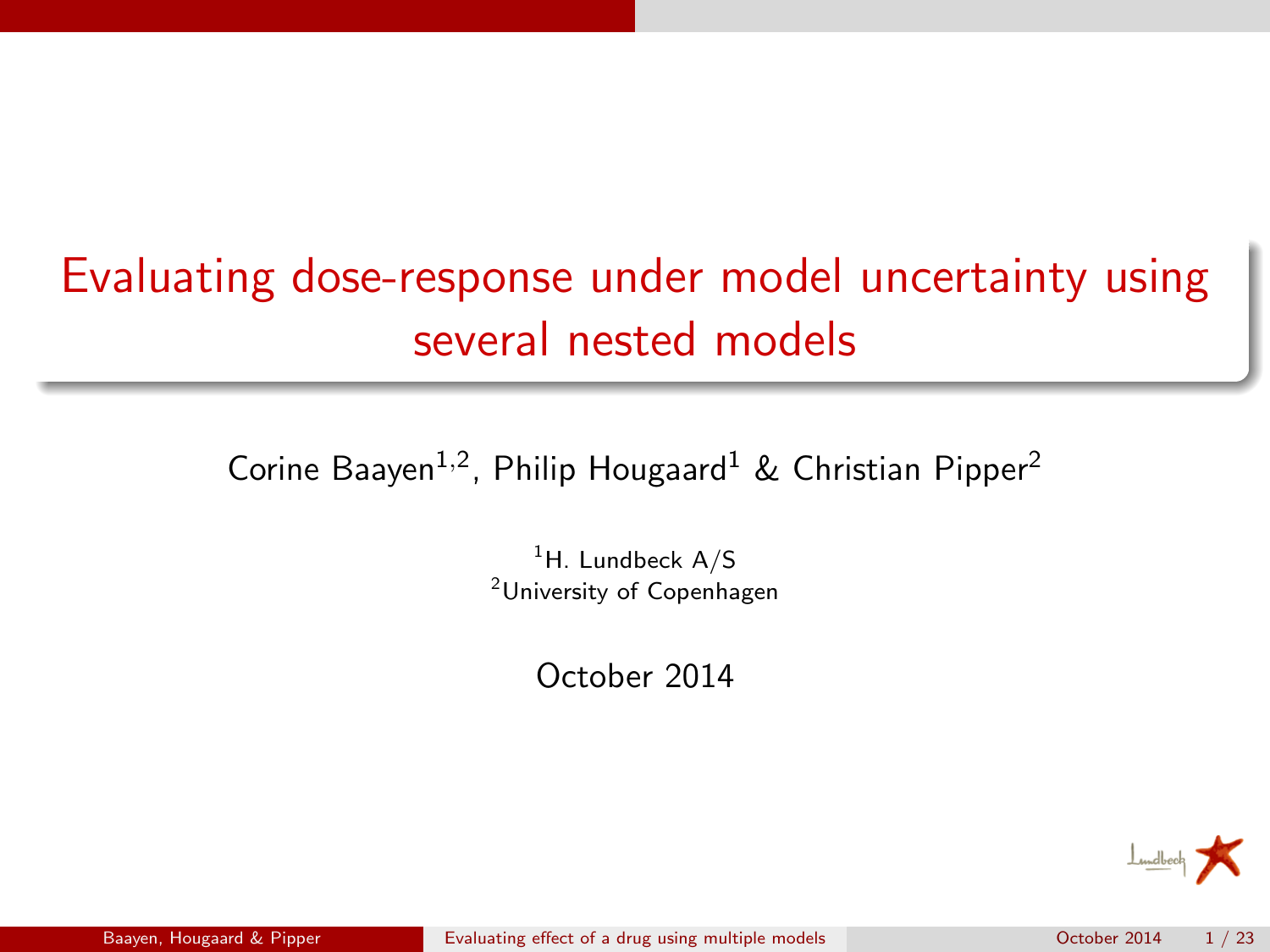







[Performance of the new approach](#page-15-0)

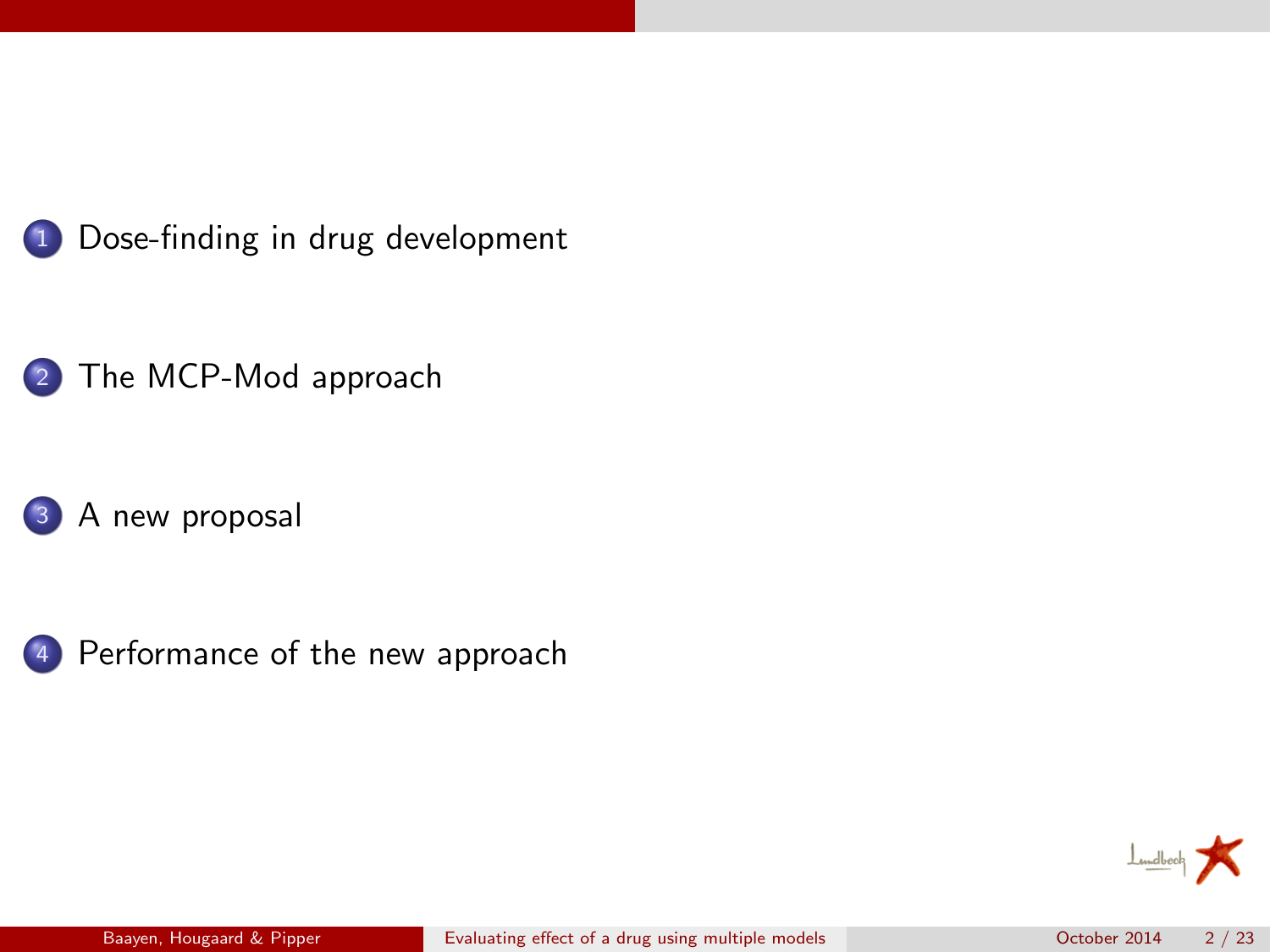## Phases of a Clinical Trial



<span id="page-2-0"></span>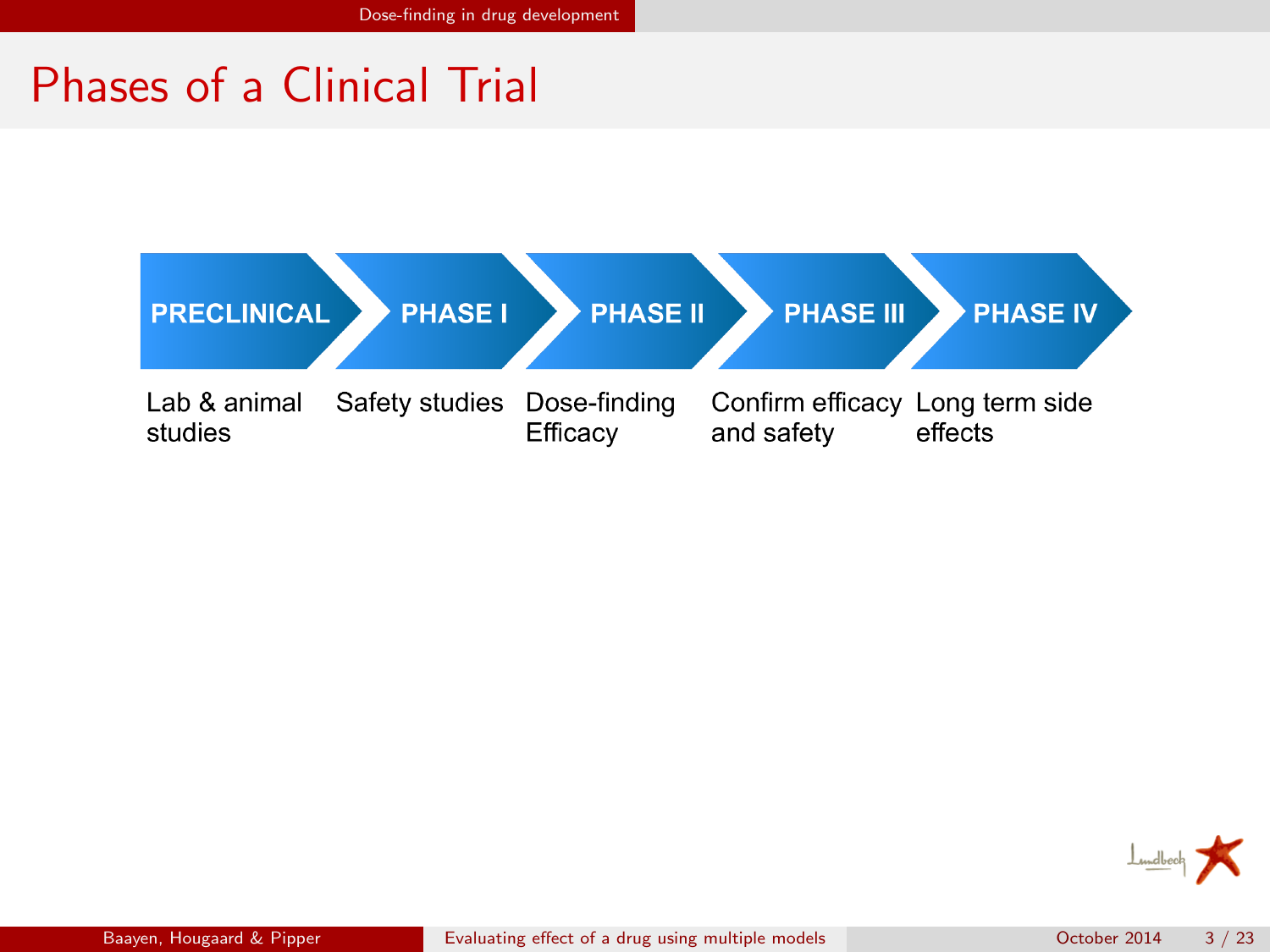## Phases of a Clinical Trial



- Many positive phase II trials are followed by a negative phase III trial
- High drop-out rates in phase III trials
- <span id="page-3-0"></span>Often dose adjustments are required in the label after registration of a drug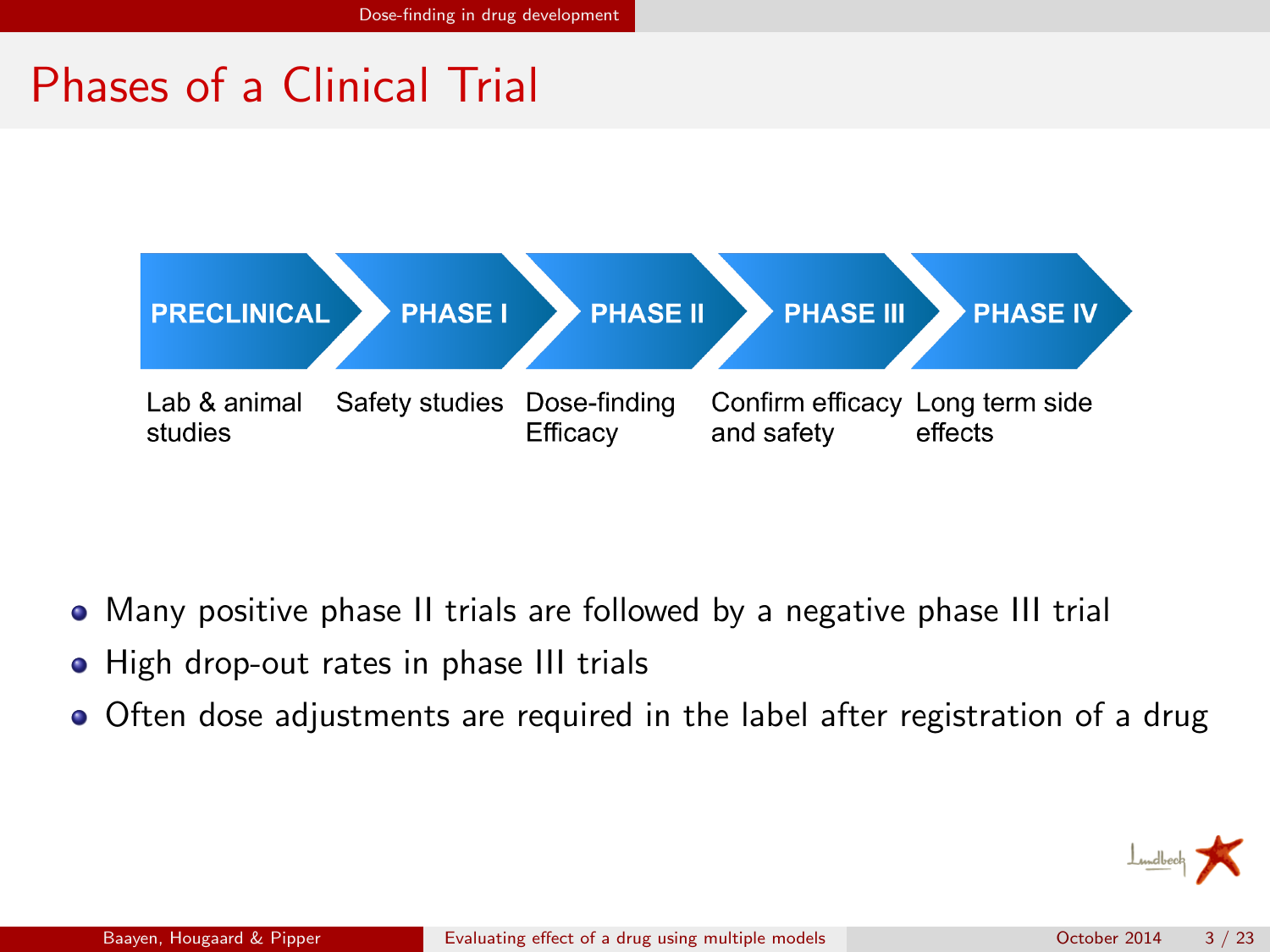# A dose-finding example

Bretz et al. (2005, Biometrics 61):

### Aim:

- **e** Establish PoC
- **e** Estimate MED

### Study design:

- Double-blind parallel group trial
- Four active doses ( $d = 0.05, 0.20, 0.60, 1$ ) and placebo ( $d=0$ )
- 20 patients per dose level

### Assumptions:

- Normally distributed response variable
- <span id="page-4-0"></span>Monotone increasing dose-response function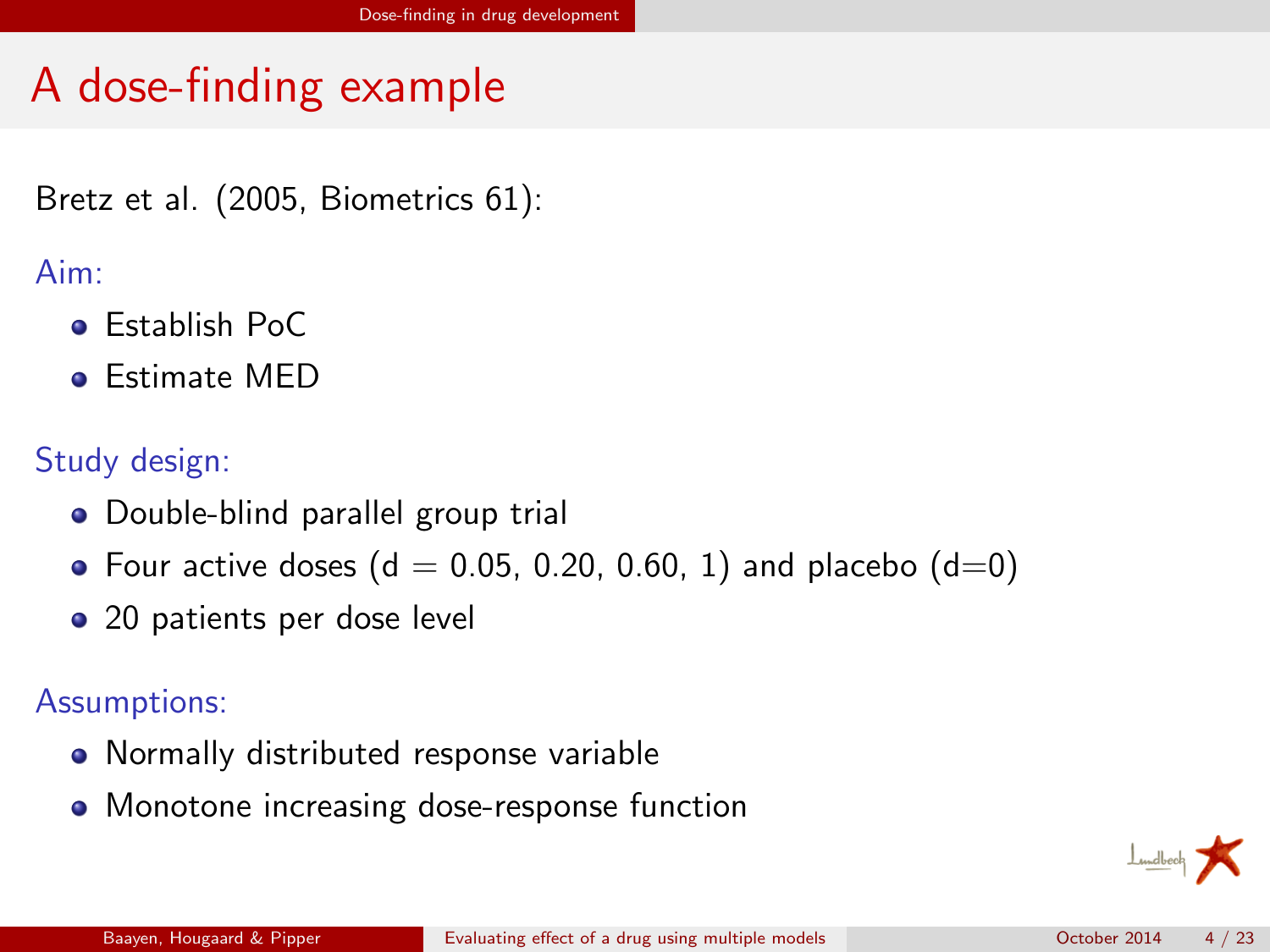# Dose-finding in Drug Development

Two typical analysis approaches:

- Multiple comparison procedures comparing each dose to placebo
	- Robust to underlying dose-response shape
	- No information beyond observed doses
- Modelling techniques
	- Interpolation between doses
	- Depends on correct a priori choice of unknown dose-response model

<span id="page-5-0"></span>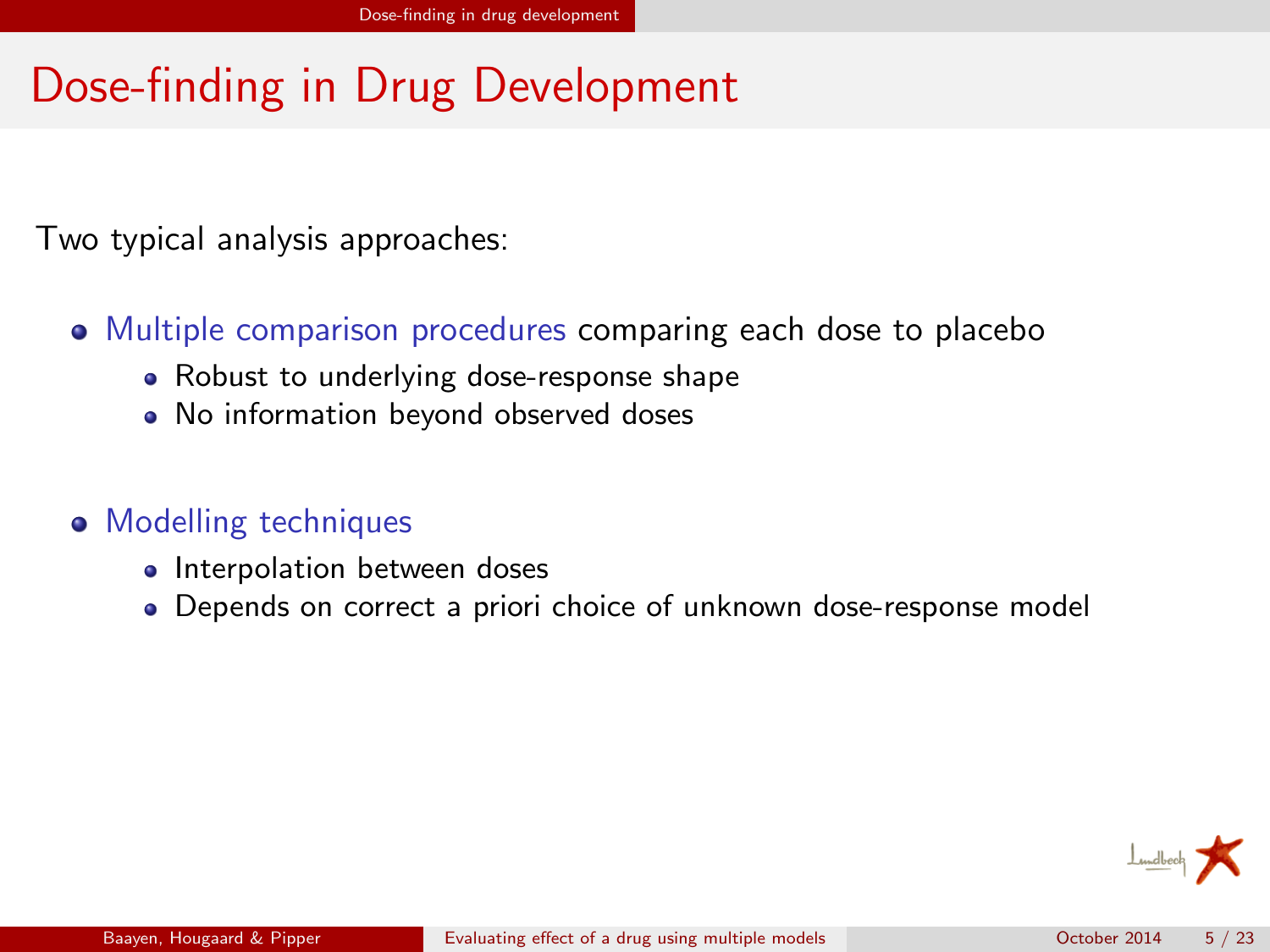# Dose-finding in Drug Development

Two typical analysis approaches:

- Multiple comparison procedures comparing each dose to placebo
	- Robust to underlying dose-response shape
	- No information beyond observed doses
- Modelling techniques
	- Interpolation between doses
	- Depends on correct a priori choice of unknown dose-response model

### Combined approach:

• Multiple Comparisons and Modelling approach MCP-Mod (recently qualified by EMA)

<span id="page-6-0"></span>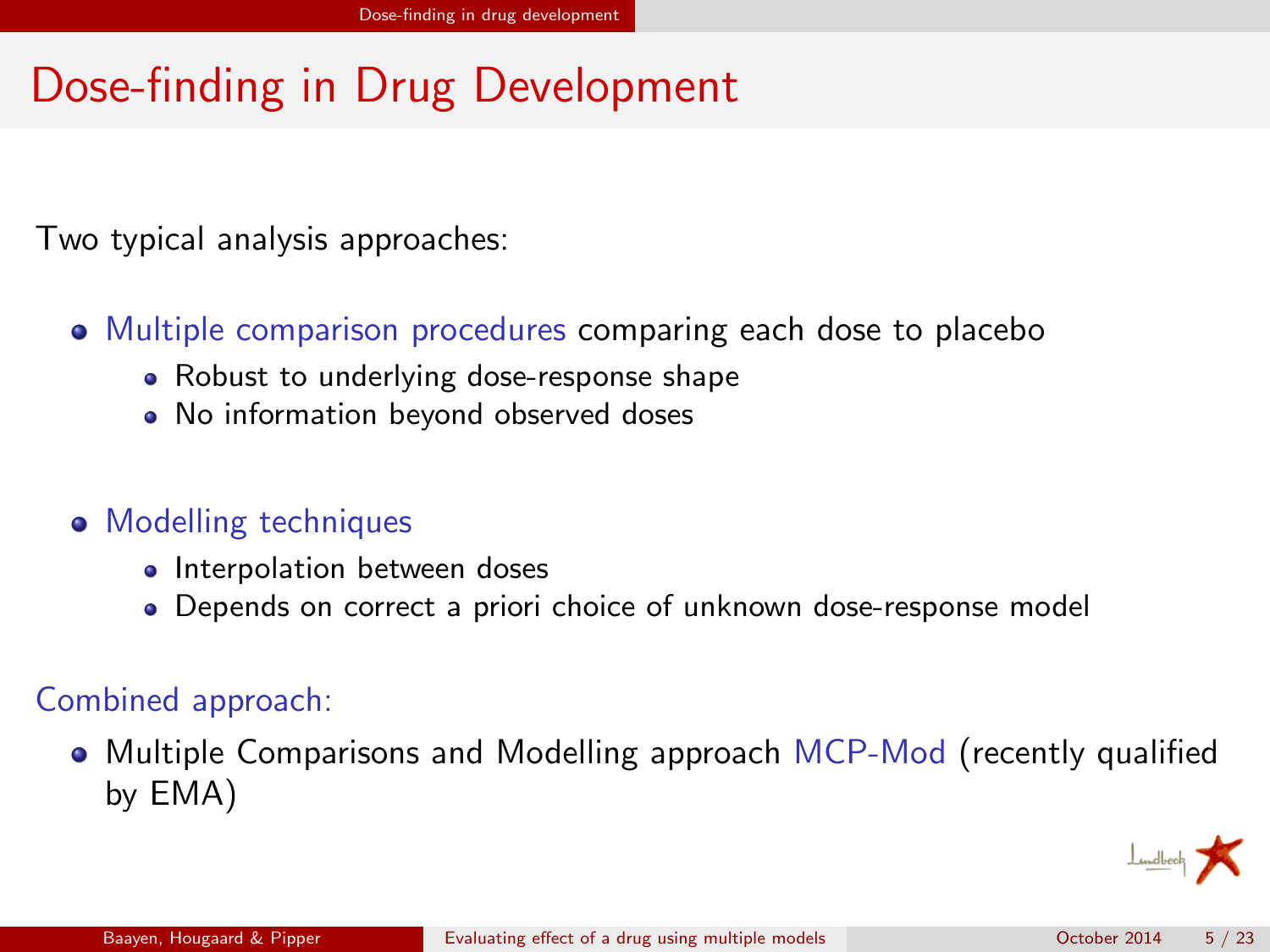# Multiple comparison-modelling approach (MCP-Mod)

### Bretz et al. (2005, Biometrics 61):

- Specify a set of candidate dose-response models  $f(d, \theta) = \theta_0 + \theta_1 f^*(d, \boldsymbol{\theta^*})$ (fix non-linear parameters  $\theta^*$ )
- $\bullet$  Assess each model  $M_s$  using appropriately defined contrast tests:

<span id="page-7-0"></span>
$$
T_s = \frac{c_s' \overline{Y}}{\sqrt{S^2 \sum_{i=1}^k c_{si}^2/n_i}}
$$

Established PoC when at least one of the model contrast tests is significant while controlling the FWER, i.e. when:

$$
T_{\text{max}} = \max_{s} T_s > q
$$
, for an appropriate critical value  $q$ 

- $\bullet$  Select the best model(s) from the statistically significant models in the candidate set
- Fit model(s) to the data, also estimate non-linear parameters
- Estimate the target doses from the selected model(s)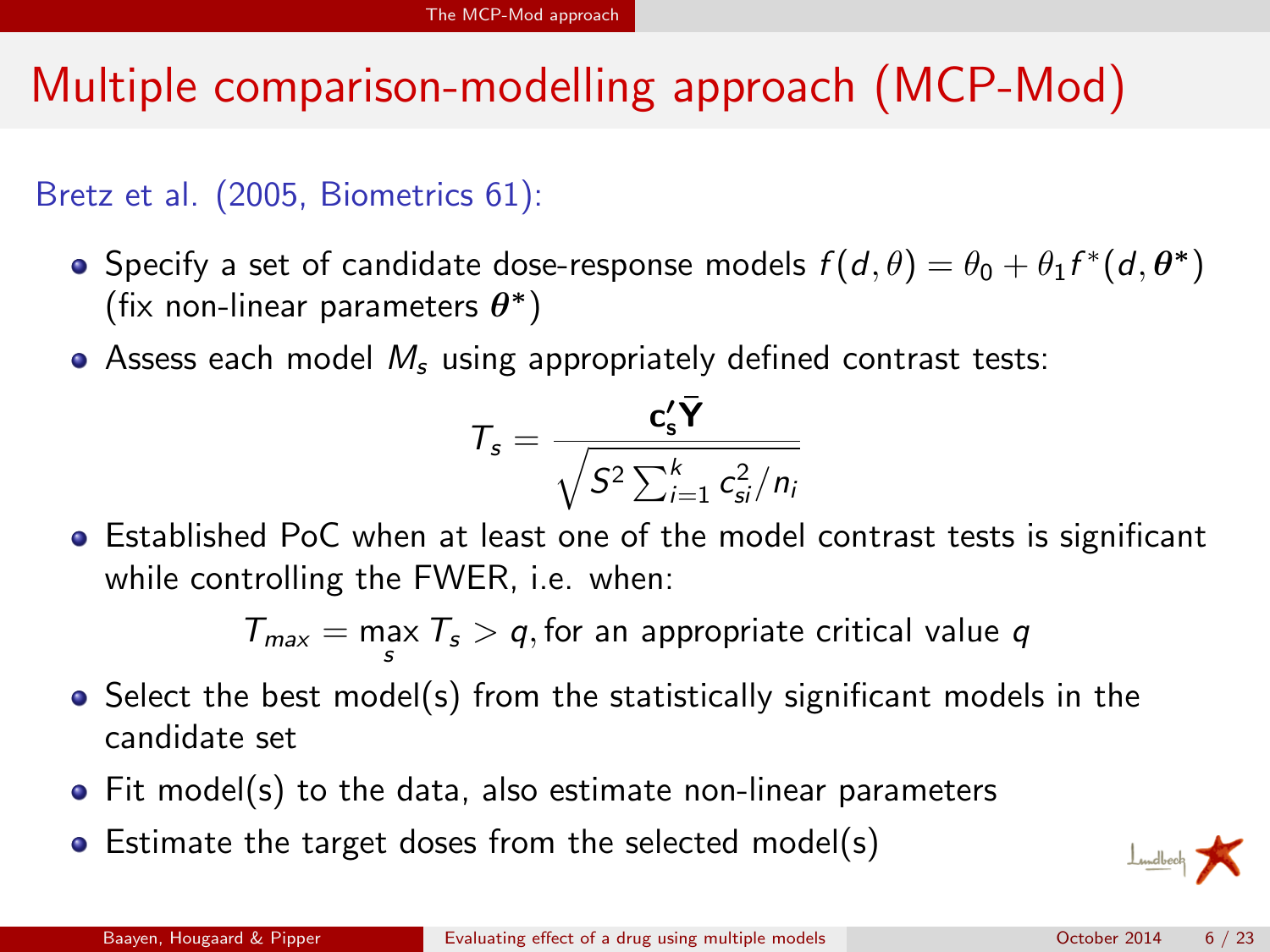# MCP-Mod evaluation

| Model           | Formula                                | Fixed parameters           | Adjusted p-value |
|-----------------|----------------------------------------|----------------------------|------------------|
| Linear          | $\theta_0 + \theta_1 d$                |                            | 0.0069           |
| Quadratic (1)   | $\theta_0 + \theta_1 d + \theta_2 d^2$ | $ED_{50} = 0.2$            | 0.0048           |
| Quadratic (2)   | $\theta_0 + \theta_1 d + \theta_2 d^2$ | max resp. at $d=0.5$       | 0.0950           |
| Linear-log      | $\theta_0 + \theta_1 \log(d+1)$        |                            | 0.0028           |
| Exponential (1) | $\theta_0 + \theta_1 \exp(d/\theta_2)$ | $ED_{50} = 0.2$            | 0.0448           |
| Exponential (2) | $\theta_0 + \theta_1 \exp(d/\theta_2)$ | $\theta_2=0.15$            | 0.0866           |
| $E_{max}$       | $\theta_0 + \theta_1 d/(\theta_2 + d)$ | $ED_{50} = \theta_2 = 0.2$ | 0.0017           |

with  $ED_{50}$  the dose providing half of the maximum change

The  $E_{max}$  model (with estimated parameters) was chosen for dose estimation, resulting in a Minimal Effective Dose (MED) of 0.16

<span id="page-8-0"></span>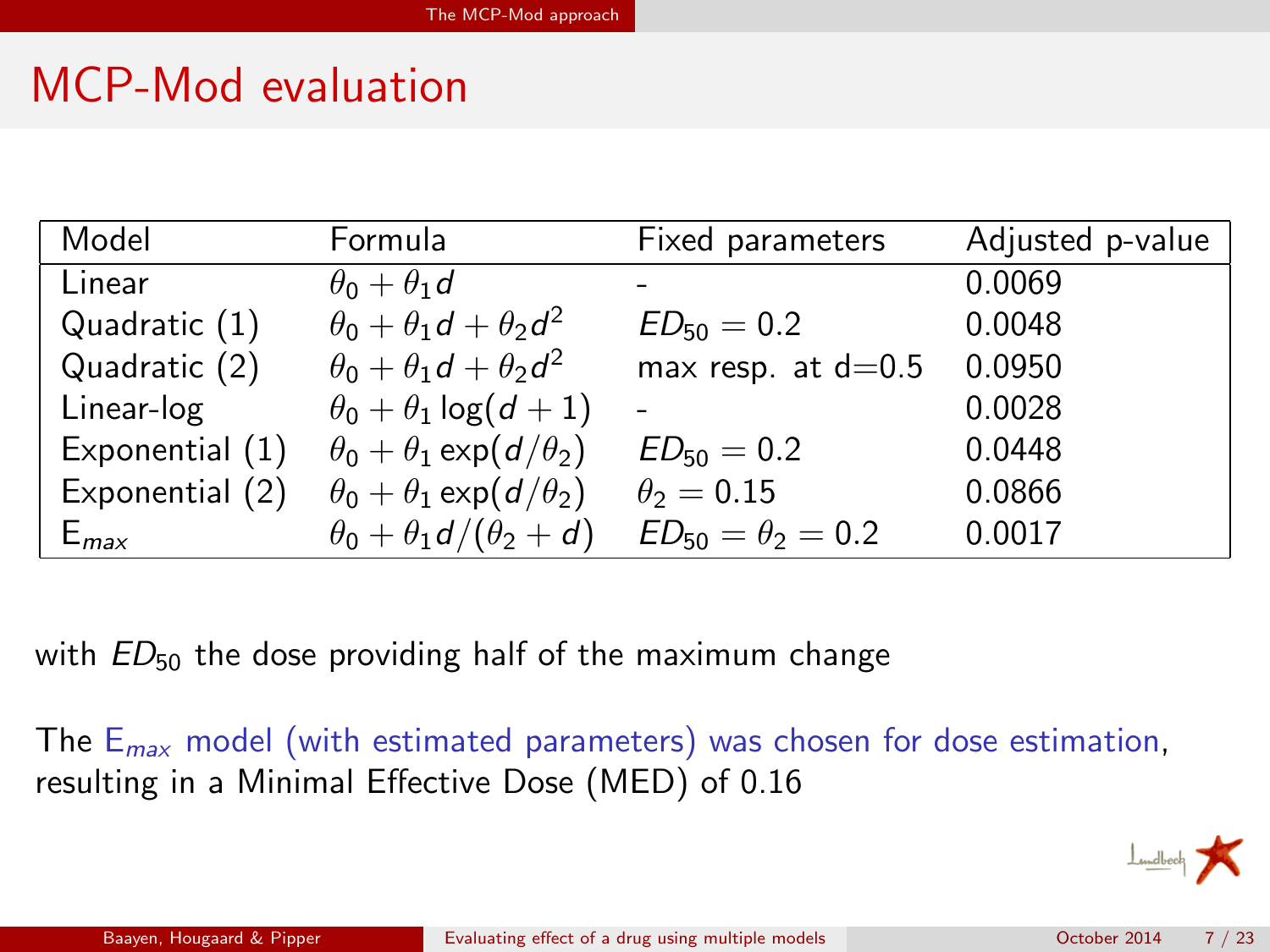## Discussion

#### Advantages

- Accounts for model uncertainty
- Evaluates both PoC and dose-response

#### **Disadvantages**

- Non-linear parameters have to be given a priori
- Significant candidate models are not compared with each other when selection is based on p-values of the contrast tests
- Contrast tests are not ideal for characterizing curves

<span id="page-9-0"></span>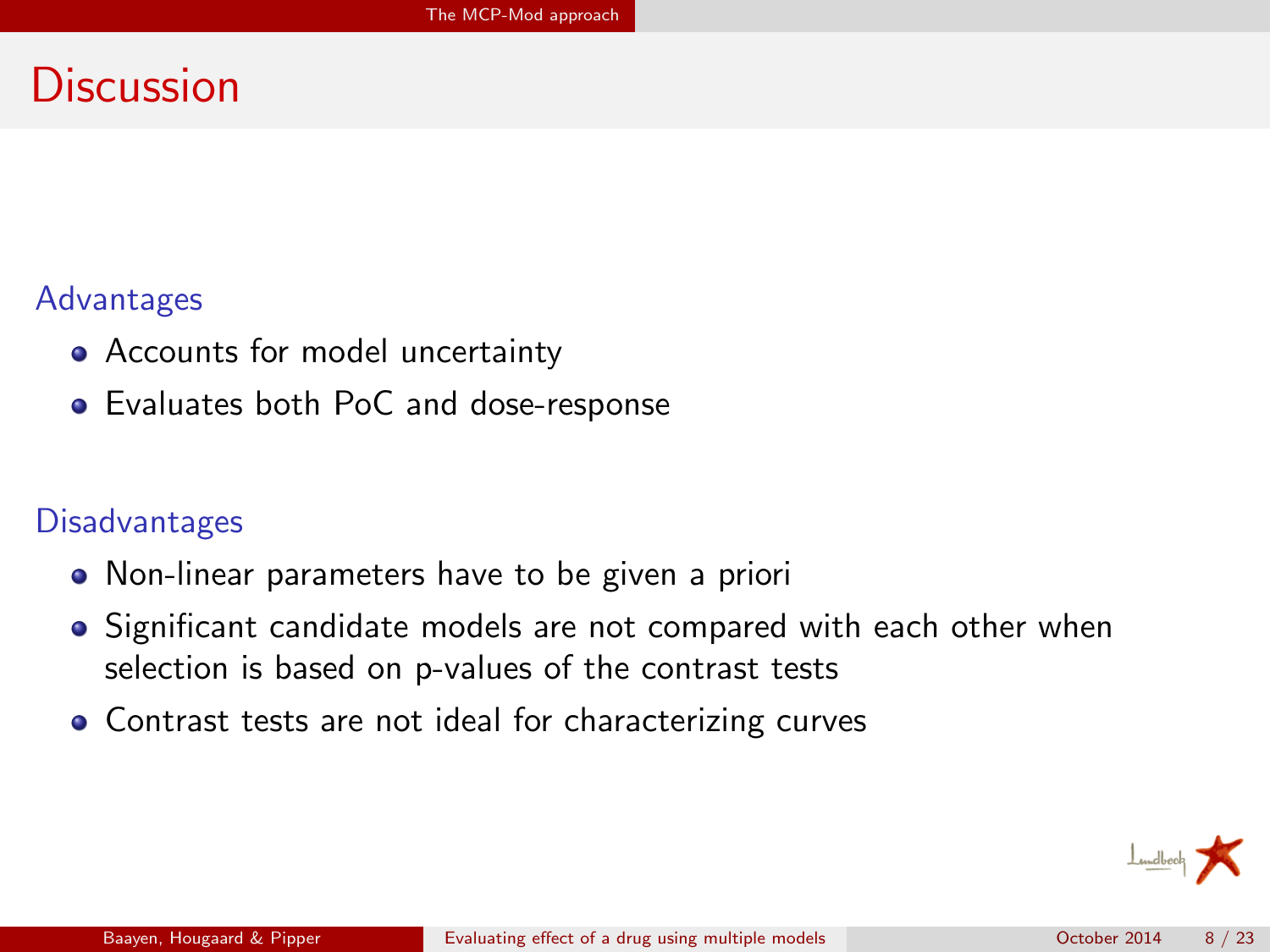# A new proposal

Define a nested candidate set of increasingly complex parametric dose-response models  $M_0 \subset M_1 \subset \ldots \subset M_m$ , with  $M_0$  the constant model.

Sequentially evaluate these models as follows:

### POC evaluation:

 $1\,$  Evaluate  $M_0$  against  $M_s$ , for all  $s>0$  while controlling the type I error. Stop if  $M_0$  is not rejected, else

Model selection:

<span id="page-10-0"></span>. . .

 $2\,$  Evaluate  $M_1$  against  $M_{\rm s}$ , for all  $s>1$  while controlling the type I error. Stop if  $M_1$  is not rejected, else

### m-1 Evaluate  $M_{m-1}$  against  $M_m$ . Accept  $M_m$  if  $M_{m-1}$  is rejected, else, accept  $M_{m-1}$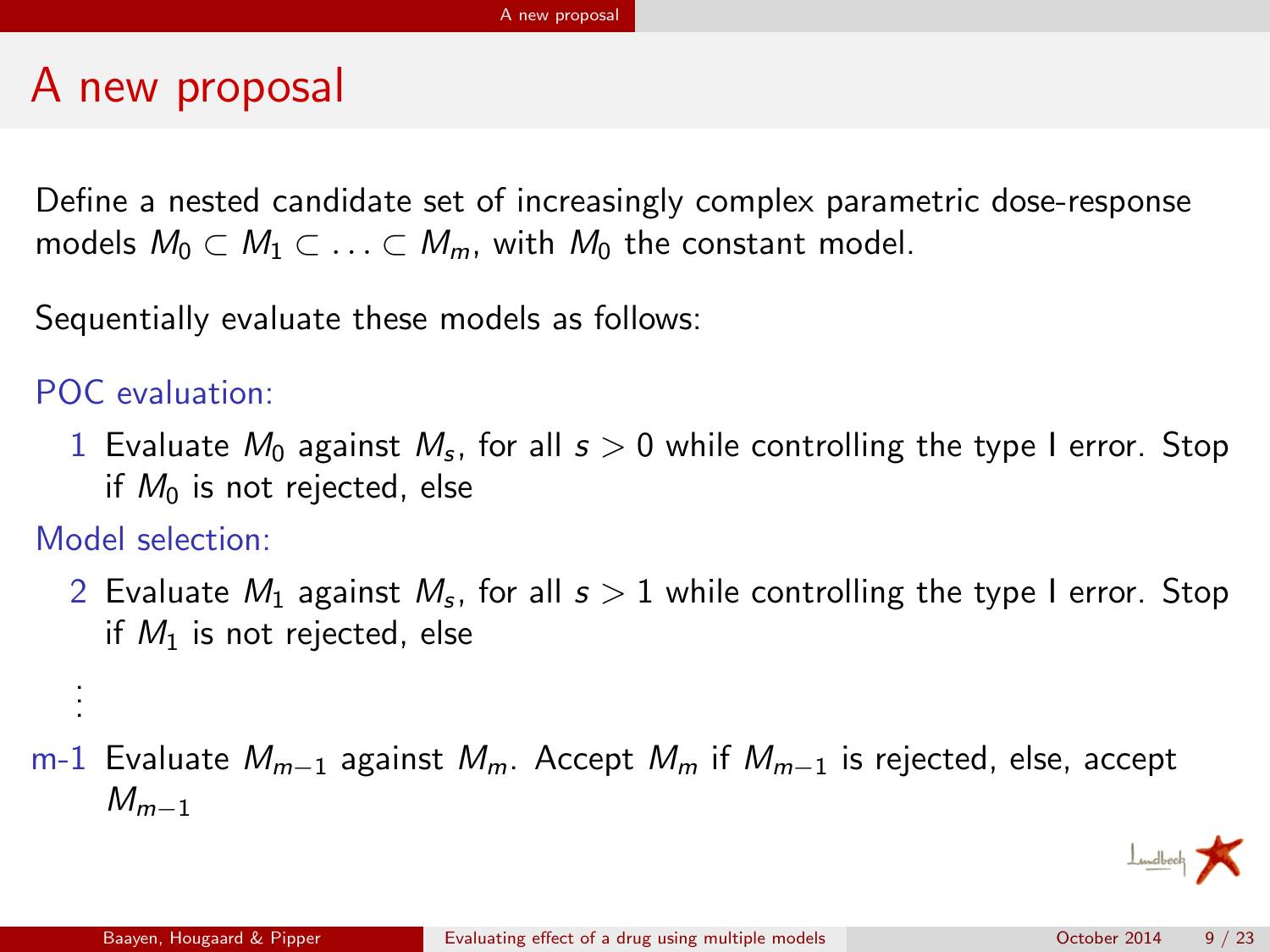### Test-statistic

To evaluate each model  $M_s$ , against the more complex models  $M_r, r>s$ , a similar test statistic as proposed by Aerts et al. (1999, JASA 94) can be used:

$$
\mathcal{T}_s = \max_{s+1\leq r\leq m}\{2(L_r-L_s)/(p_r-p_s)\},
$$

with:

<span id="page-11-0"></span> $L_r$ : the log-likelihood of model  $M_r$  $\rho_{\mathsf{r}}$  : the degrees of freedom of model  $M_{\mathsf{r}}$ 

Distributions of the  $T_s$  can be simulated based on that, under  $M_s$ :

$$
2(L_r - L_s) = \sum_{i=r+1}^{s} 2(L_i - L_{i-1}) \text{ and } 2(L_i - L_{i-1}) \longrightarrow_d \chi_1^2
$$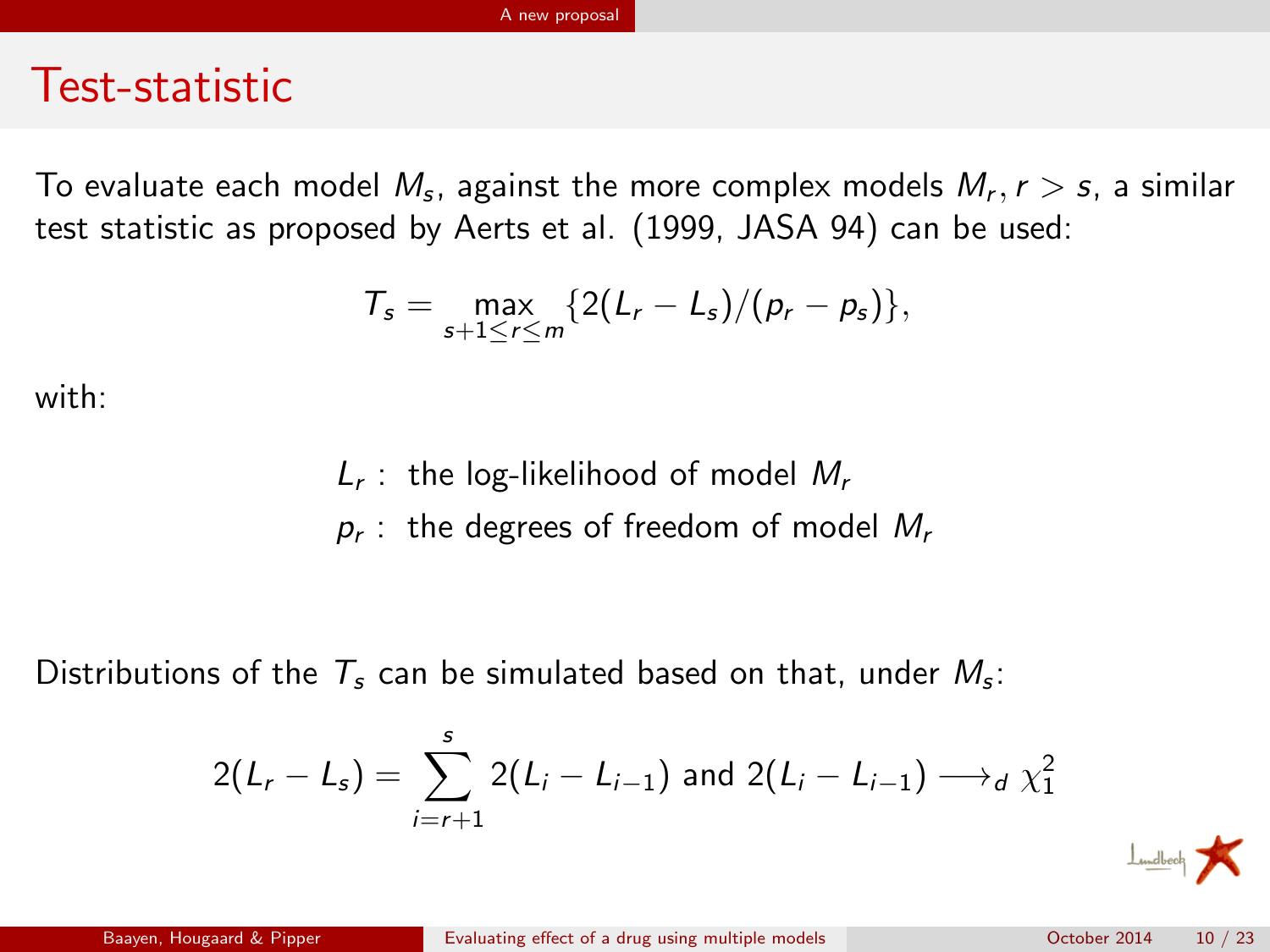# Proposed evaluation - candidate set

| Model                         | Function                                                                 |
|-------------------------------|--------------------------------------------------------------------------|
| $M_0$ No effect               | $\theta_0$                                                               |
| $M_1$ Linear                  | $\theta_0 + \theta_1 d$                                                  |
| $M_2$ Power function          | $\theta_0 + \theta_1 d^{\theta_2}$                                       |
| $M_3$ Four parameter logistic | $\theta_0 + \theta_1 \frac{d^{\theta_2}}{(de^{-\theta_3})^{\theta_2}+1}$ |
| $M_4$ Unrestricted model      | $f(d_i, \theta) = \mu_i$ .                                               |

<span id="page-12-0"></span>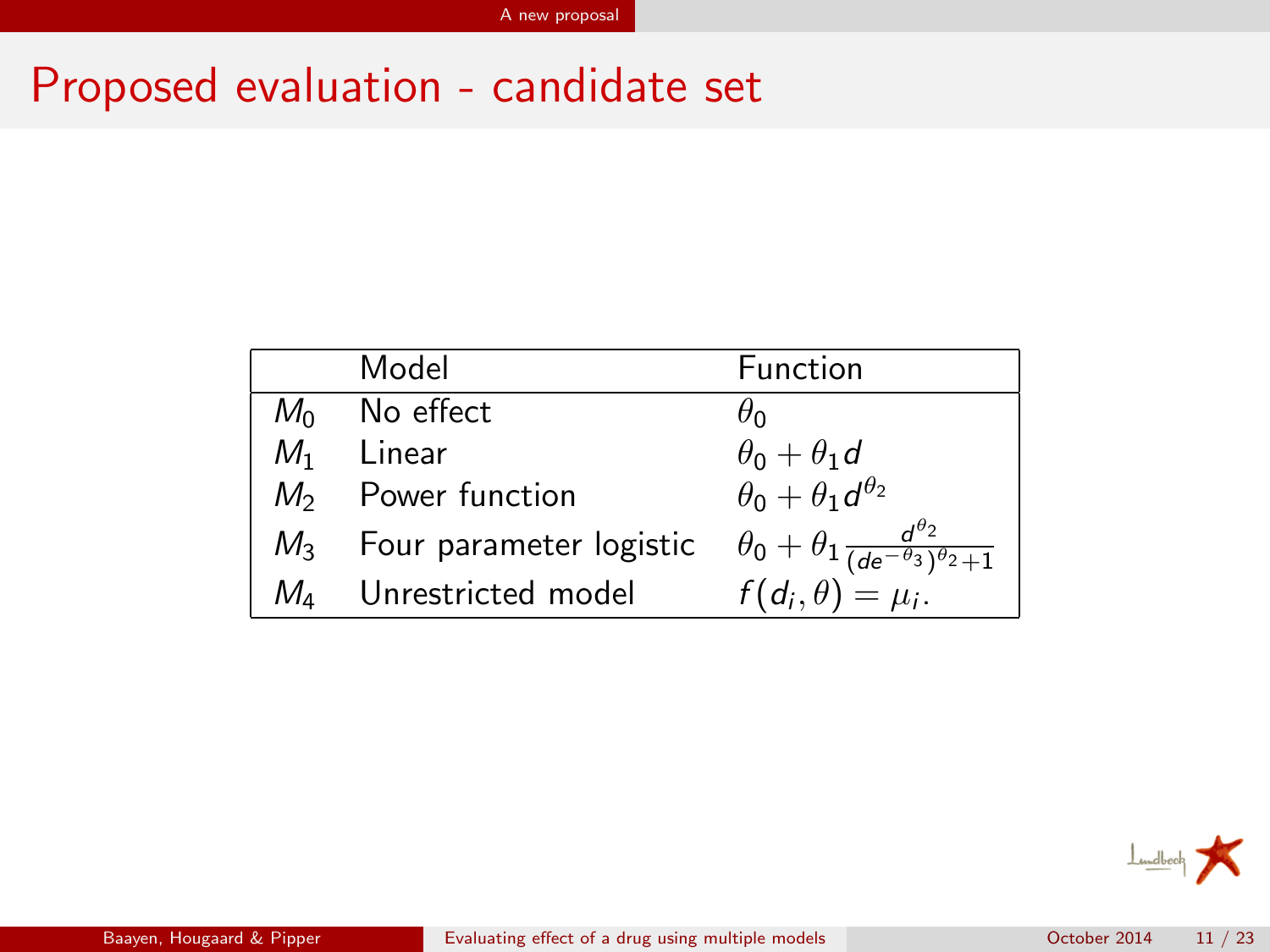## Proposed evaluation - results

| Evaluated model         | Test-statistic |      | Value Critical value Signif. level |       |
|-------------------------|----------------|------|------------------------------------|-------|
| Constant                |                | 8.58 | 3.024                              | 0.10  |
| Linear                  |                | 2.55 |                                    | 0.227 |
| Power                   |                | 1.13 |                                    | 0.174 |
| Four-parameter logistic |                | 0.00 |                                    | 0.157 |

The power model was selected for dose estimation, resulting in a MED of 0.23

<span id="page-13-0"></span>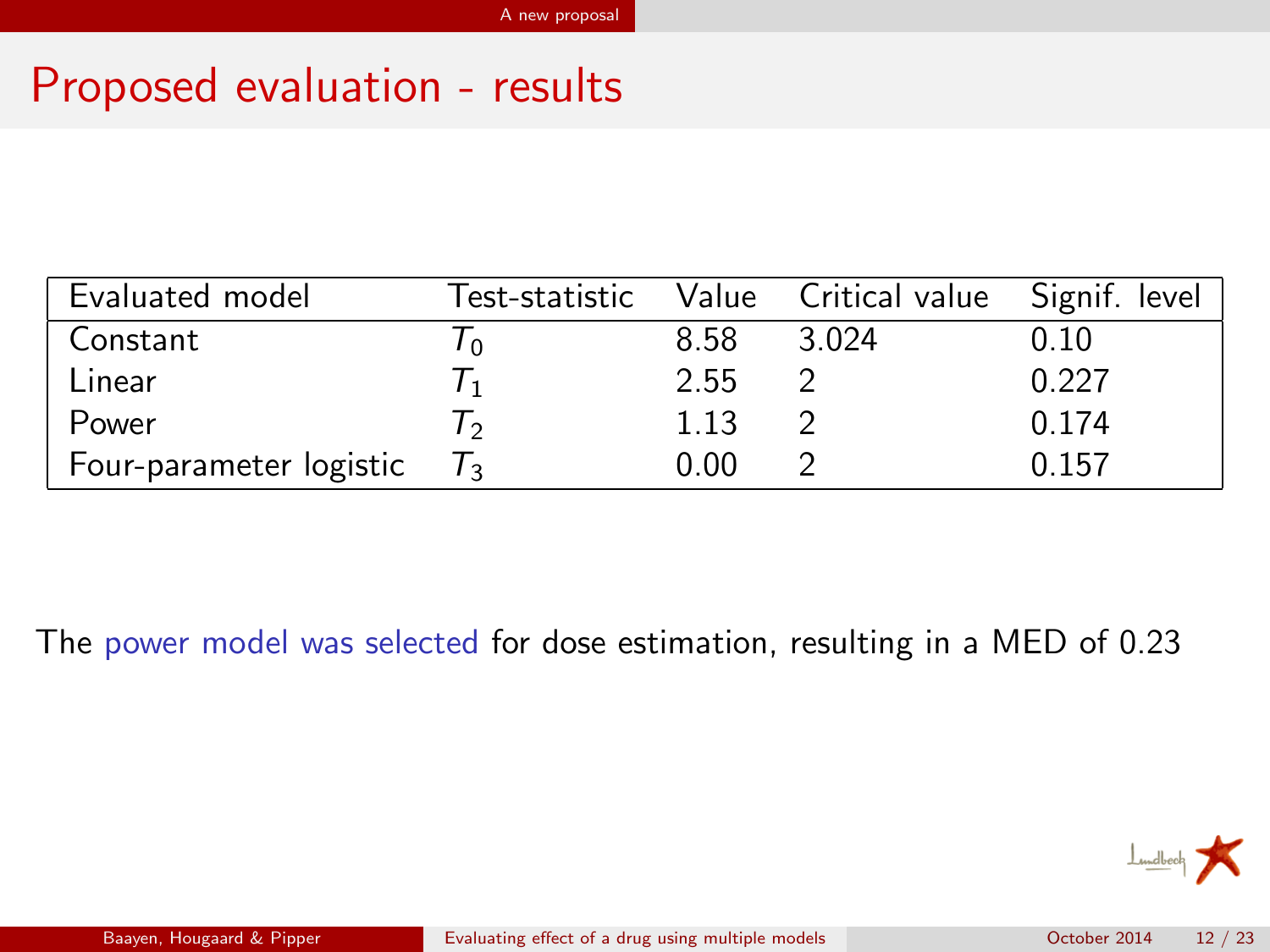### **Discussion**

- No initial parameter estimates required
- **Control over model selection**
- All candidate models are compared with each other
- Unrestricted model can be included as a safeguard against model misspecification

<span id="page-14-0"></span>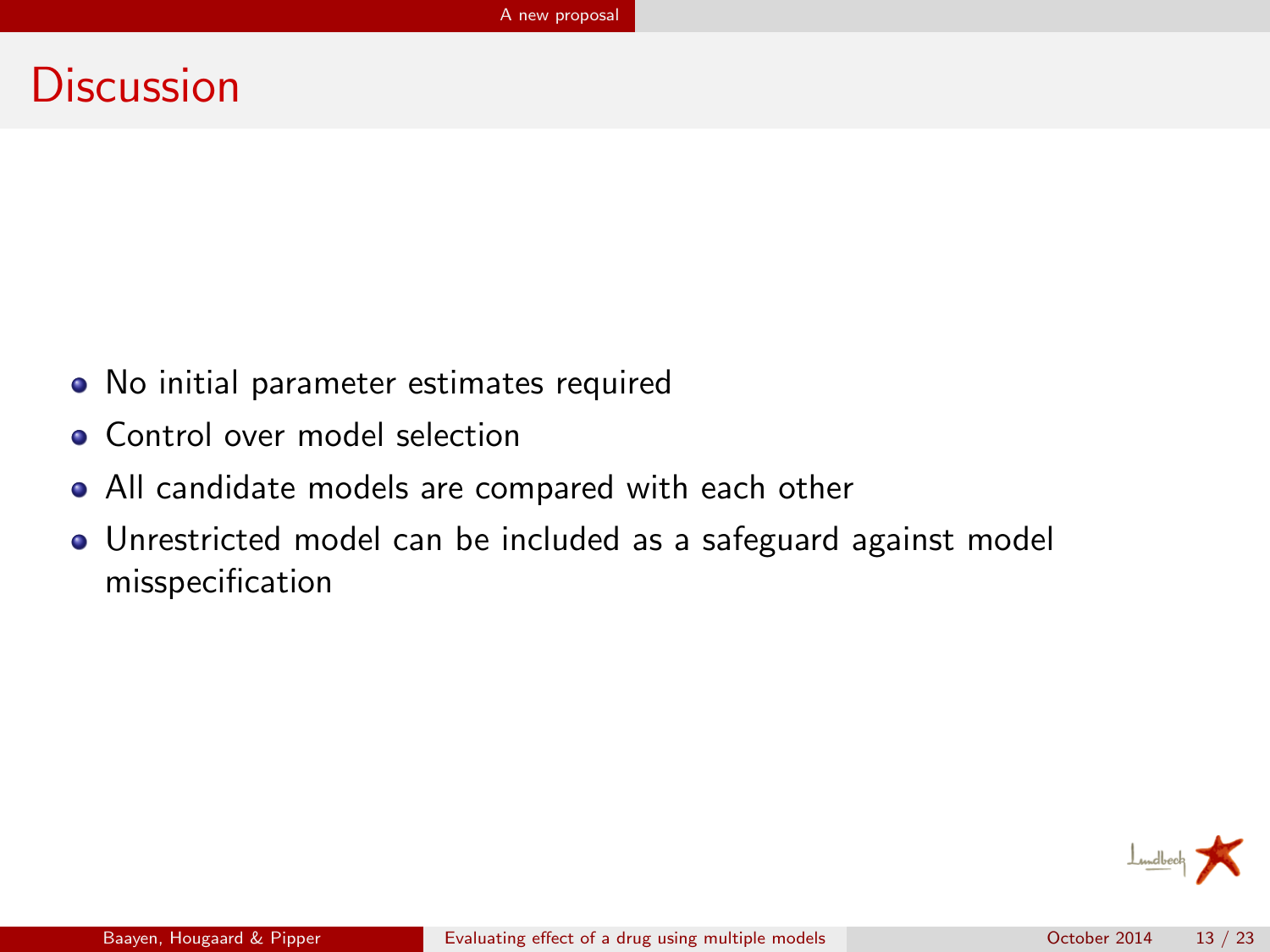# Performance of the methods

Simulation studies comparing:

- New approach
- MCP-Mod
- **o** Linear trend test
- F-test of equal means
- In terms of
	- **o** Type I error
	- **Power to establish PoC**
	- Power to select the correct model
	- Ability to estimate the MED

<span id="page-15-0"></span>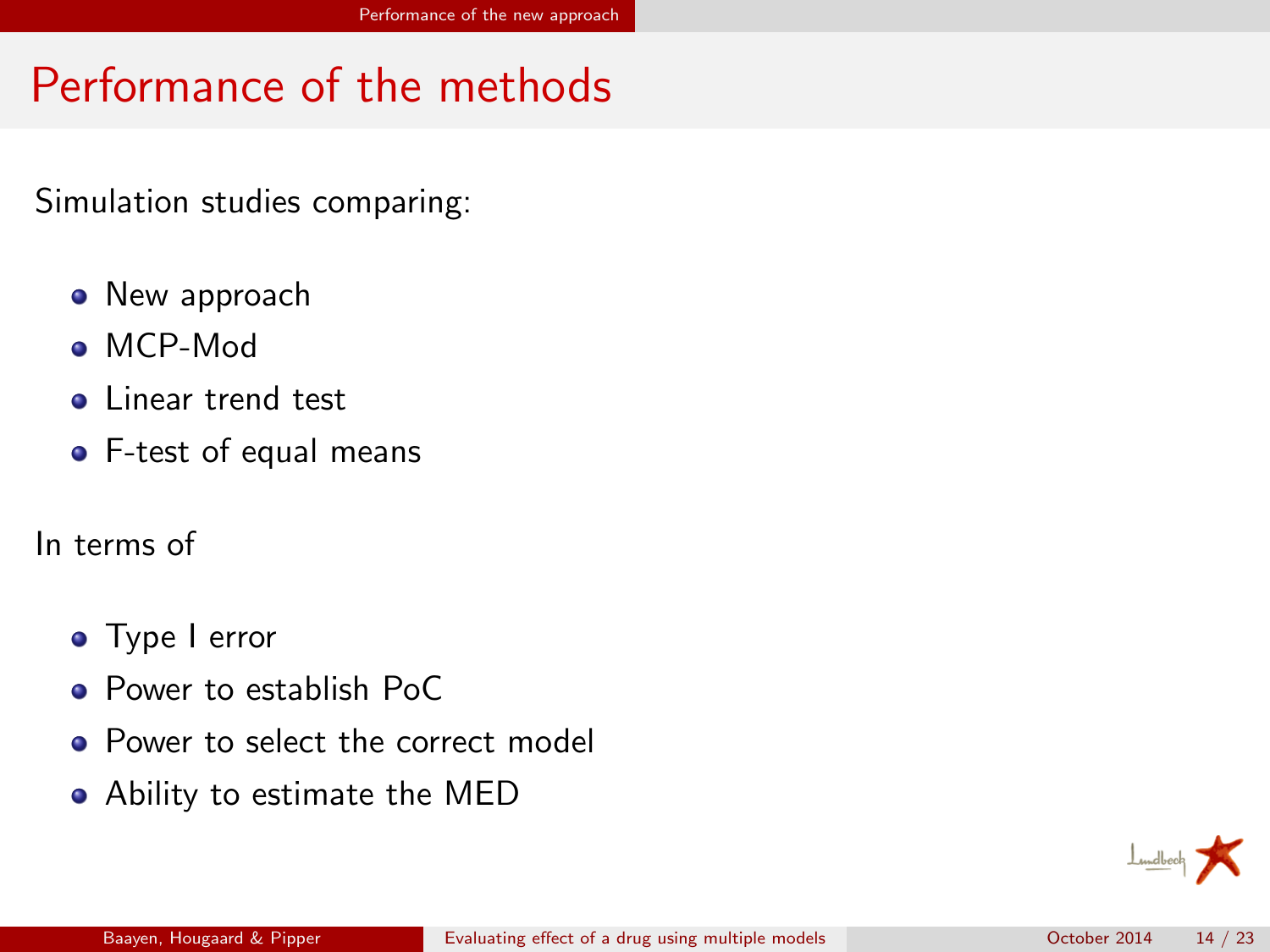## Simulation set-up

Design:

- Doses 0, 0.05, 0.2, 0.6 and 1
- Sample sizes per dose group of 10, 25, 50, 75, 100 and 150
- One sided PoC test with  $\alpha = 0.025$  for MCP-Mod approach
- Two sided PoC test with  $\alpha = 0.05$  for proposed approach
- Model selection equivalent to using AIC for both approaches
- New approach was applied with and without the unrestricted model
- 9 data-generating dose-response shapes
- Non-linear parameters estimates for MCP-Mod were chosen equal to population parameters
- <span id="page-16-0"></span>• 10.000 simulations per shape x sample size combination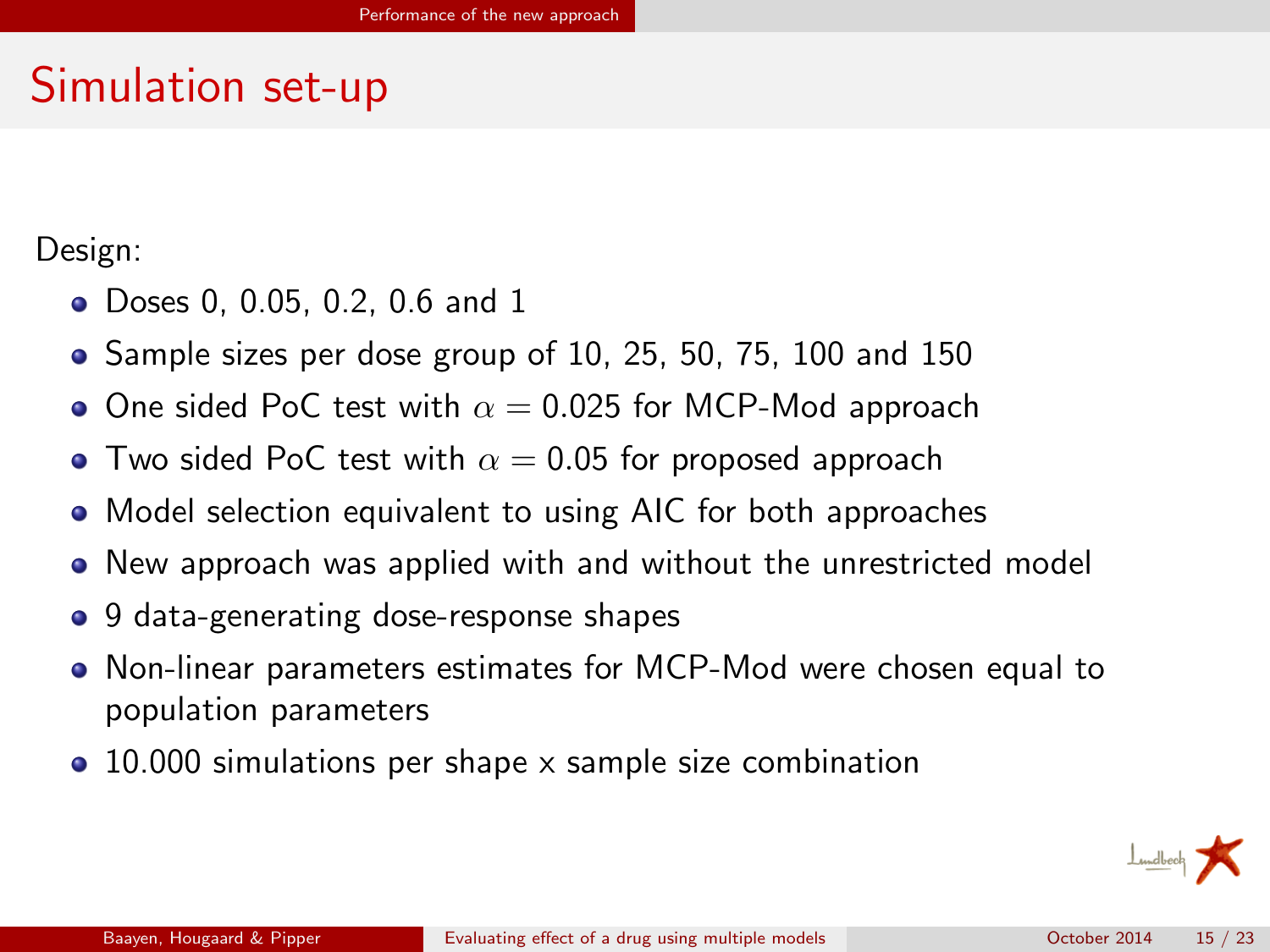# Data-generating shapes



<span id="page-17-0"></span>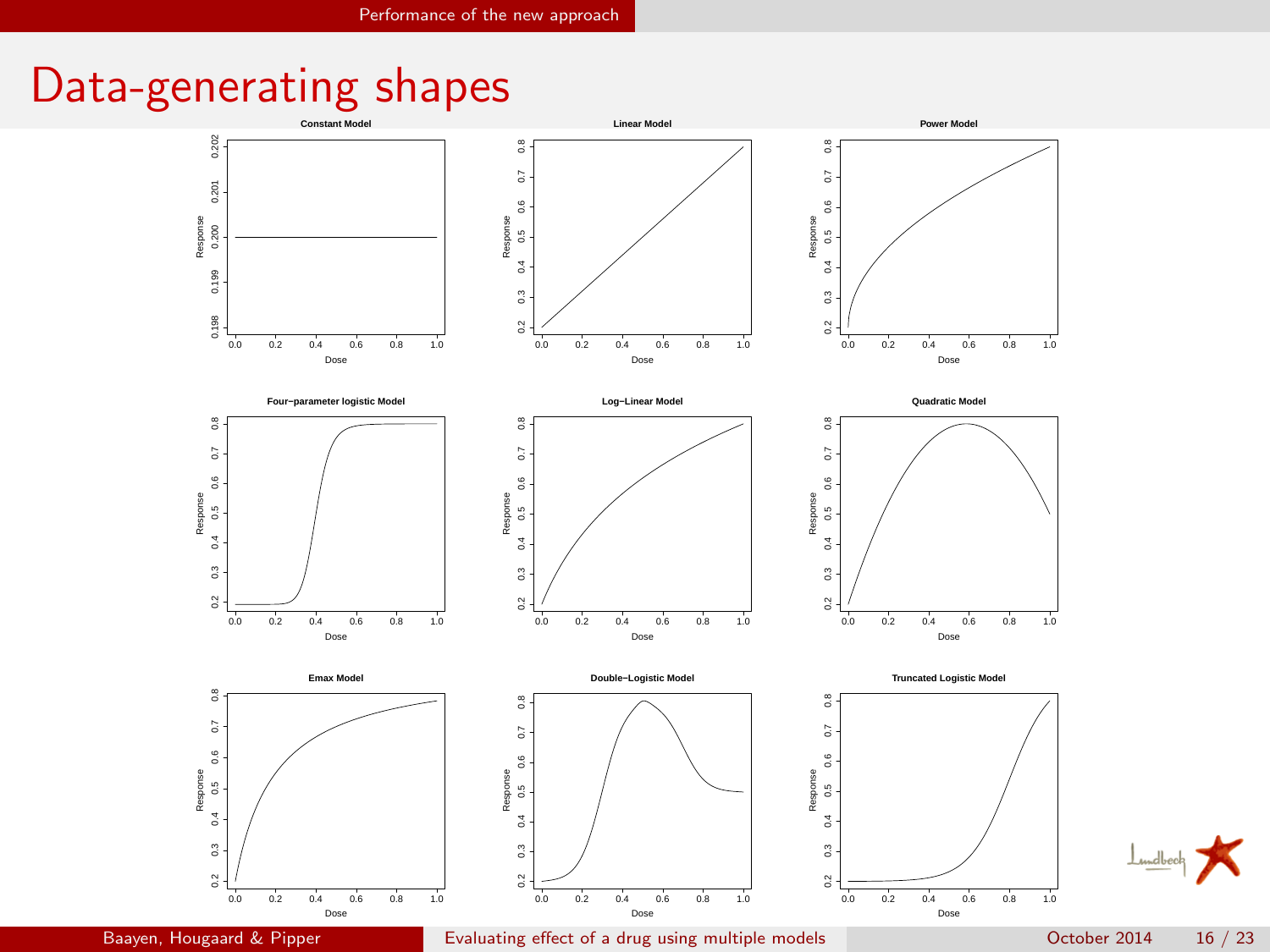## Power to establish PoC



**4−Parameter Logistic Model**





- - New approach
- New approach with unr.
- o MCP-Mod approach
- $\bullet$  Equal means
- $\bullet$  Linear trend

<span id="page-18-0"></span>

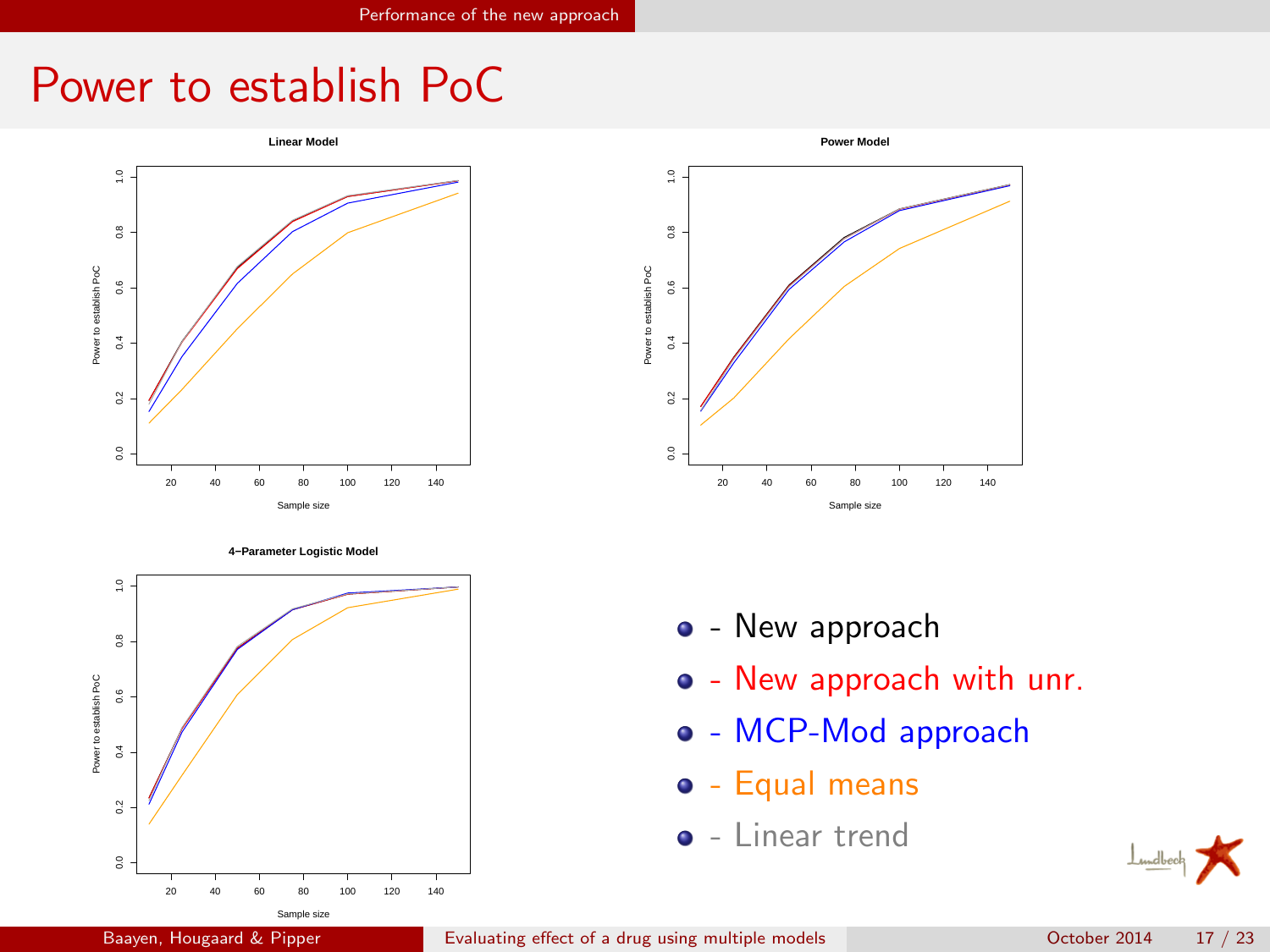## Power to establish PoC



**Truncated Logistic Model**





- - New approach
- New approach with unr.
- o MCP-Mod approach
- $\bullet$  Equal means
- <span id="page-19-0"></span> $\bullet$  - Linear trend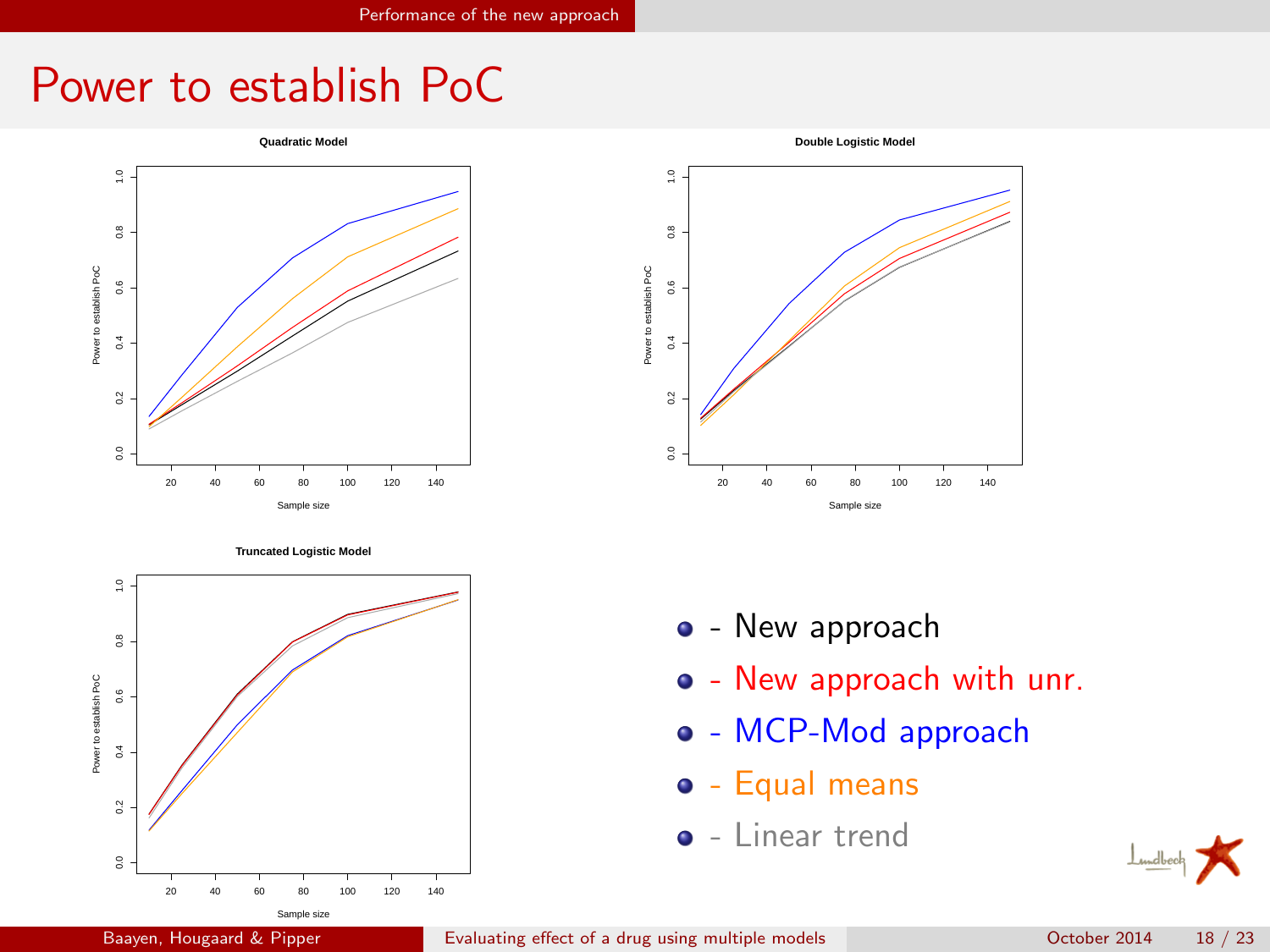# Model selection performance



0.0 0.2 0.4 0.6 0.8 1.0 wer to select correct model Power to select correct model  $\mathbb S$ ž š 20 40 60 80 100 120 140

**Power Model**



- $\bullet$  New approach
- - New approach with unr. model
- MCP-Mod approach

Sample size

<span id="page-20-0"></span>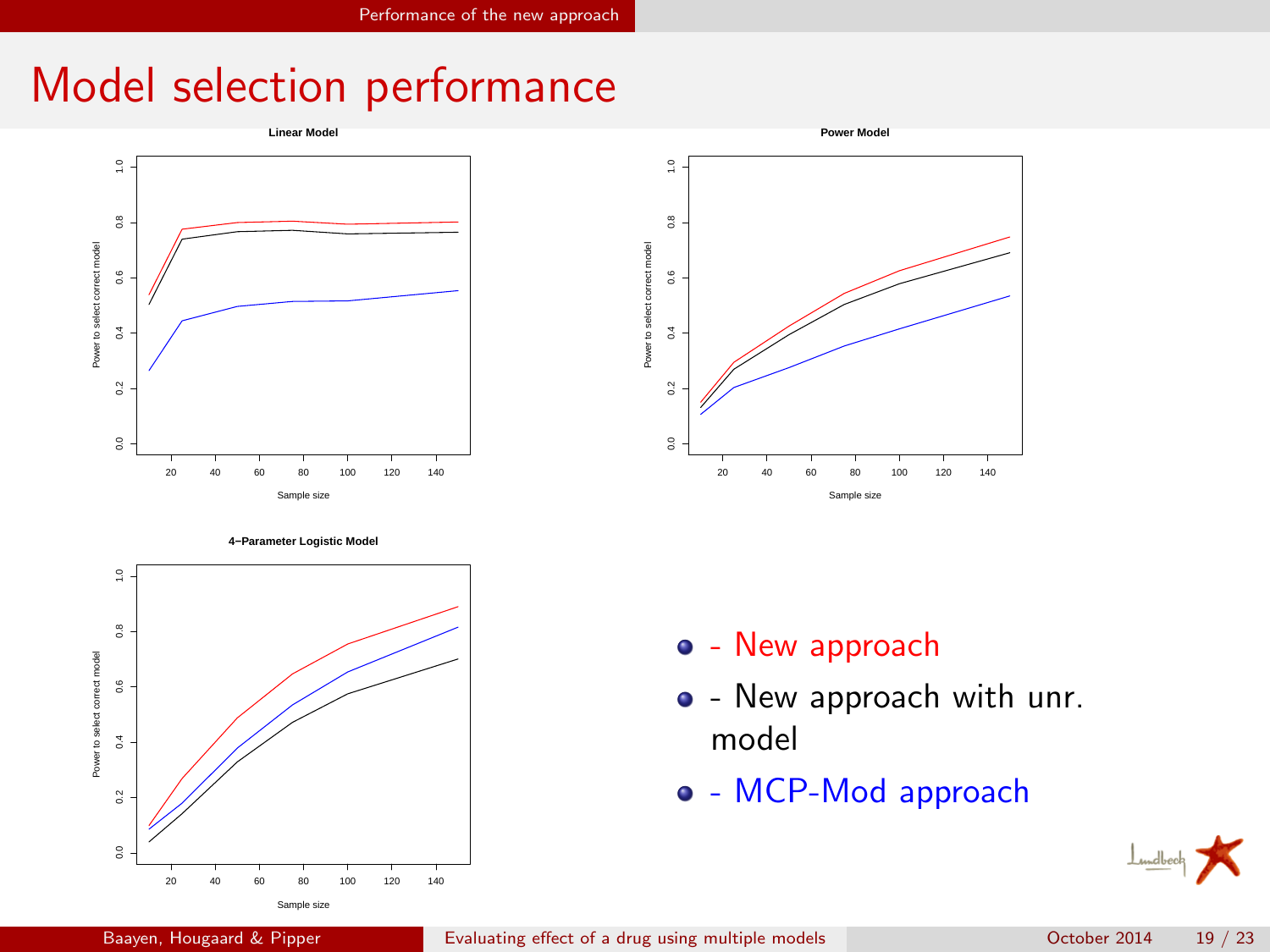# Estimating the MED

Comparison with MCP-Mod:

#### Sample size 50

- Similar, or slightly worse performance under models in candidate set
- **Better performance under monotone models not covered by candidate set**
- Worse performance than MCP-Mod under non-monotone models

### Sample size 150

Better performance under all models, except non-monotone models

<span id="page-21-0"></span>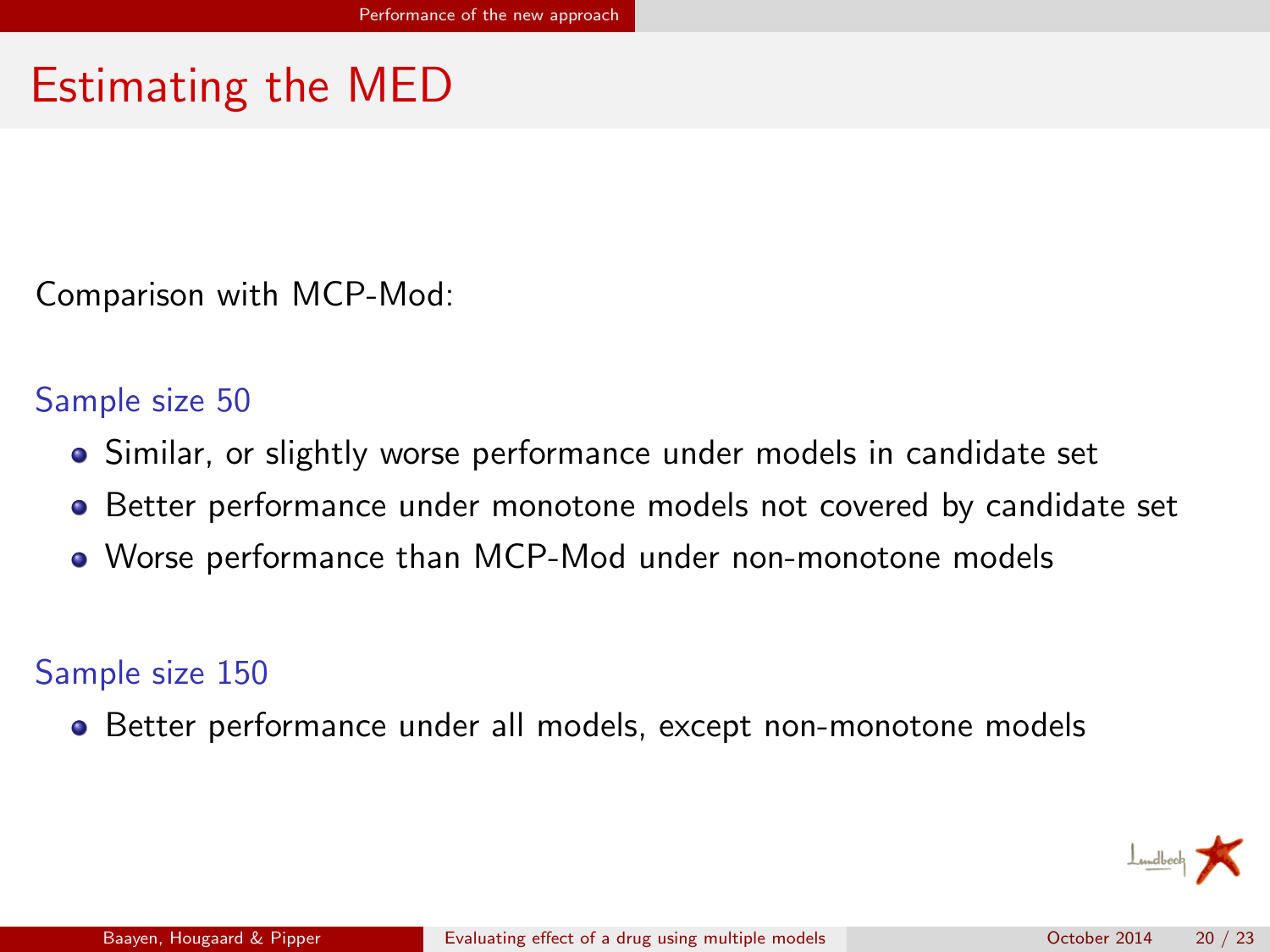## Conclusions

- Candidate models are compared with each other, not just with the constant model
- Type I error is controlled for establishing PoC and for model selection
- Candidate models are general in the sense that no parameters need to be given a priori
- Under models covered by the candidate set, power to establish PoC is similar or better than MCP-Mod
- Power to select the correct model is higher for the new approach compared to MCP-Mod in most situations
- The new method performed well regarding MED estimation, even under dose-response models that were not included in the candidate set.
- Inclusion of the unrestricted model can be beneficial to:
	- Increase power to detect PoC
	- Detect significant deviations from models in the candidate set

<span id="page-22-0"></span>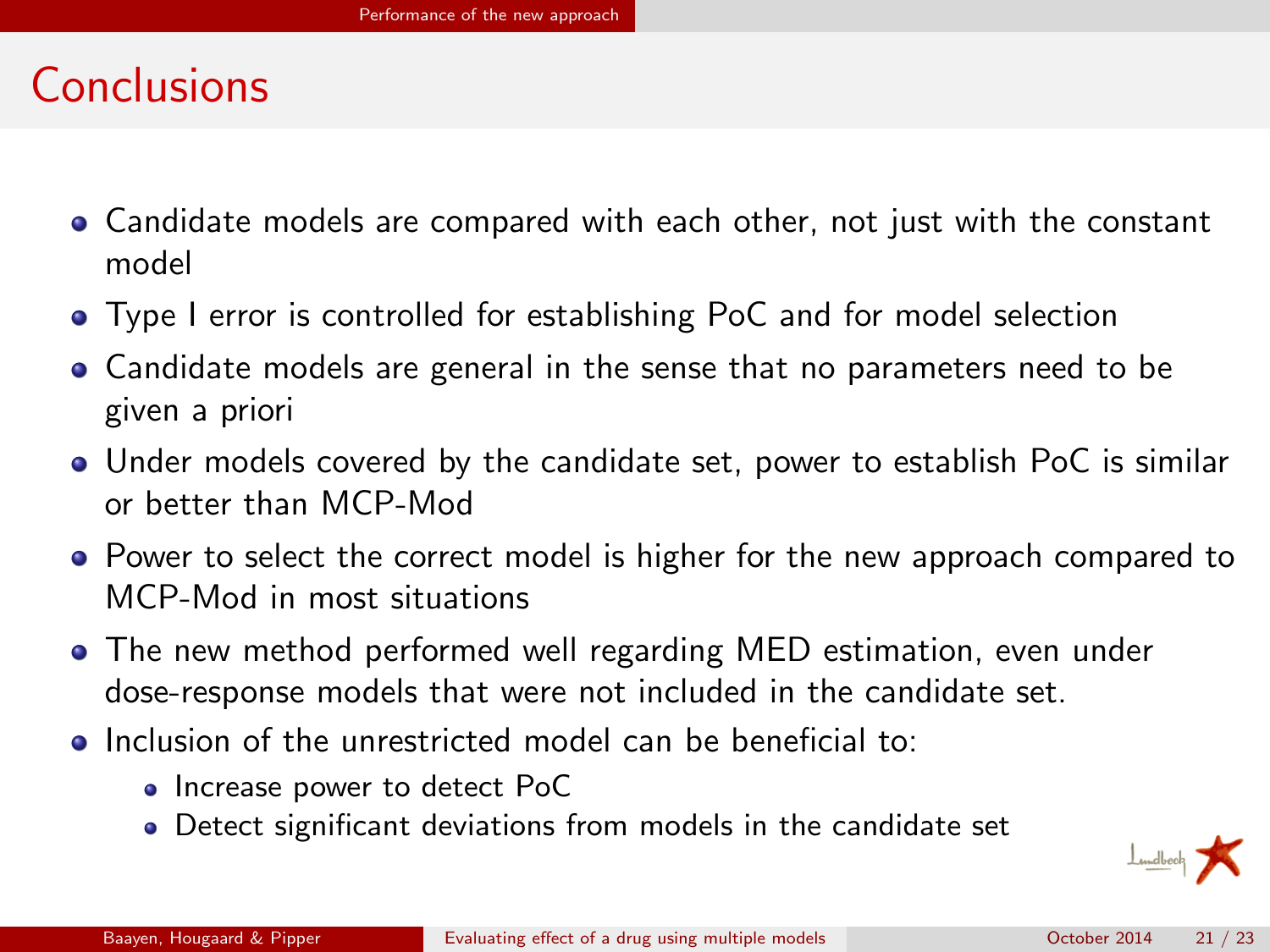### **Outlook**

How can we do further inference (e.g. dose estimation), while taking the uncertainty from the model selection step into account?

<span id="page-23-0"></span>